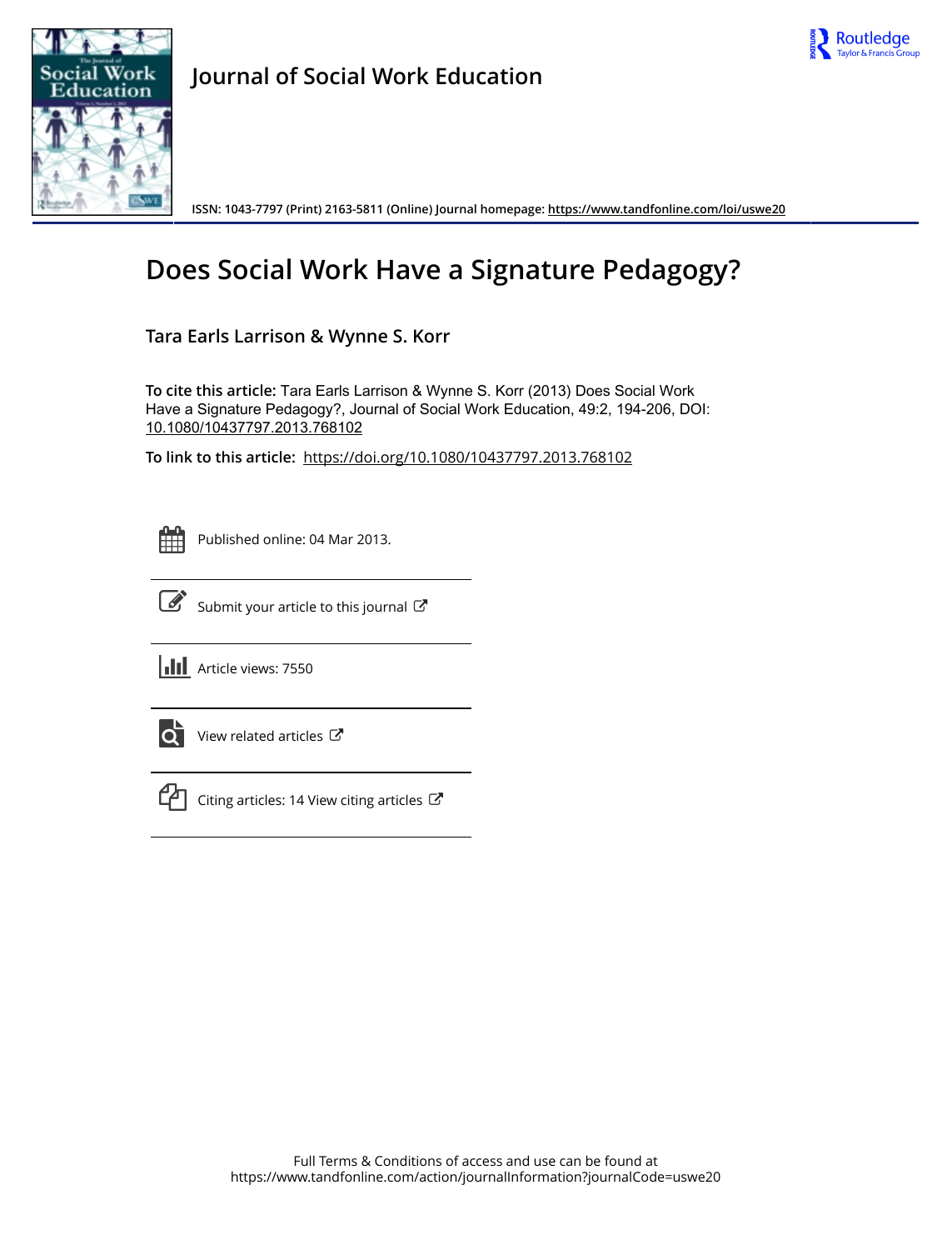

# Does Social Work Have a Signature Pedagogy?

### Tara Earls Larrison and Wynne S. Korr

This article contributes to discourse on signature pedagogy by reconceptualizing how our pedagogies are understood and defined for social work education. We critique the view that field education is social work's signature pedagogy and consider what pedagogies are distinct about the teaching and learning of social work. Using Shulman's work on professional education, we offer a conceptualization that rests on the belief about the necessary outcome of our pedagogy—it must enable students to think and perform like social workers through the development of the professional self. We present a framework that focuses on three integrating features: thinking and performing like a social worker, development of the professional self, and characteristic forms of teaching and learning.

The purpose of this article is to offer a conceptualization of social work's signature pedagogy that rests on a belief about the necessary outcome of the pedagogy—it must enable students to think and perform like social workers. The article intends to add to the emerging dialogue about signature pedagogy in social work (Wayne, Bogo, & Raskin, 2010). We argue that field education does not meet the criteria for signature pedagogy as understood by Shulman (2005b) and interpreted in the Council on Social Work Education (CSWE) 2008 Educational Policy and Accreditation Standards (EPAS).

Our thinking draws on the long history within the profession about the educational and practice frameworks necessary for social work competency and emphasizes the person of the practitioner as an integral component of the thinking and performing of the work. We present an enhanced conceptualization about how signature pedagogy may be understood and defined for social work education. Using Shulman's work on professional education (1999, 2004, 2005a, 2005b) to frame our understanding, we suggest that the signature pedagogies in social work involve the integration of practitioner knowledge, performative action, and awareness that emphasizes the development of the professional self.

In presenting our conceptual framework, we briefly look at some earlier writings related to the history and evolution of social work practice and education (Brieland, 1987; Lee & Kenworthy, 1929; Reynolds, 1942) to help situate the profession's current pedagogical perspectives and to explore how these viewpoints intersect with our thinking about what it means to educate the developing social work practitioner. Our discussion focuses on three integrating components:

Accepted: August 2011

Tara Earls Larrison is visiting assistant professor and Wynne S. Korr is dean and professor at the University of Illinois at Urbana-Champaign.

Address correspondence to Tara Earls Larrison, School of Social Work, University of Illinois at Urbana-Champaign, MC-082, 1010 West Nevada Street, Urbana, IL 61801, USA. E-mail: telarris@illinois.edu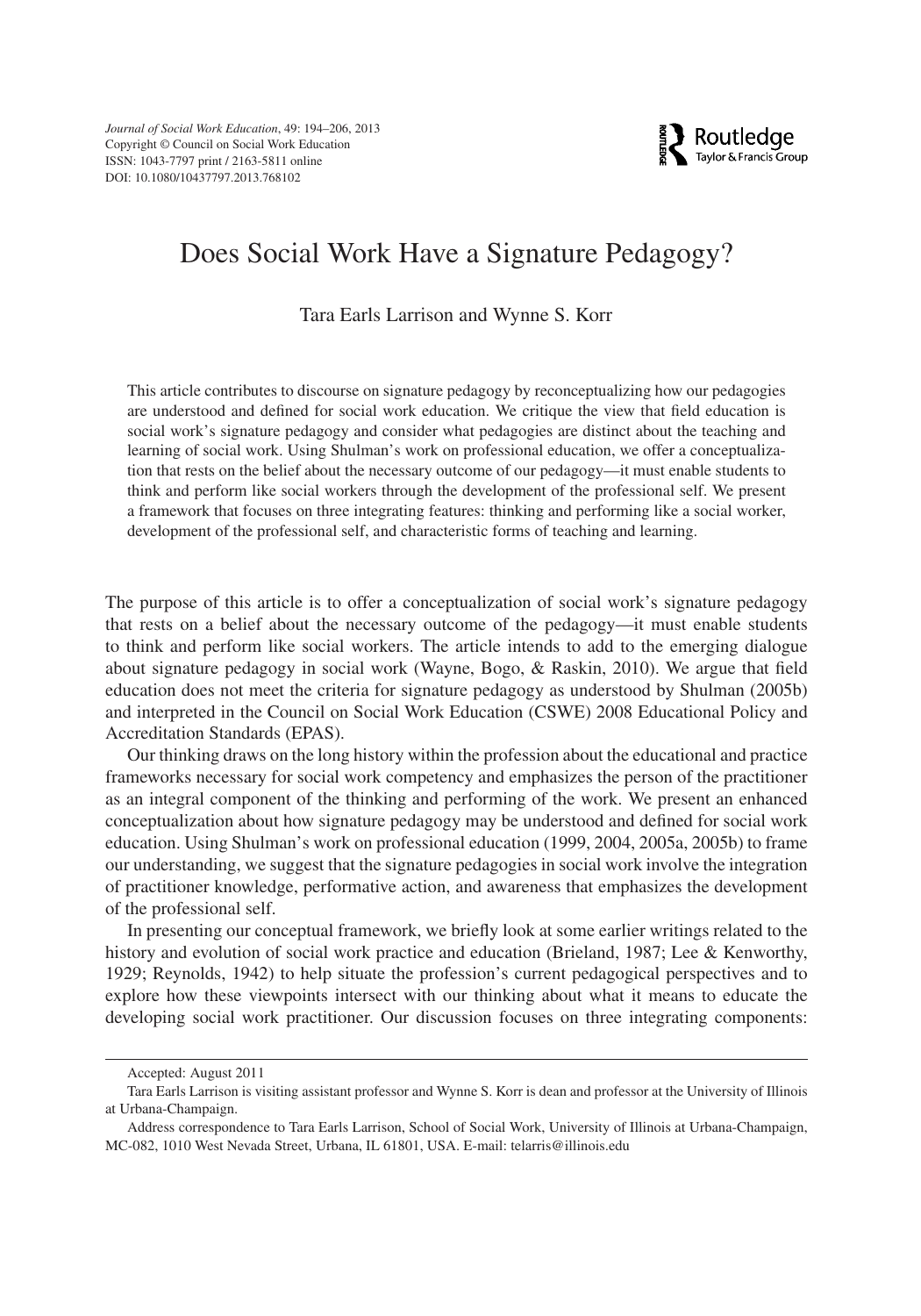thinking and performing like a social worker, development of the professional self, and characteristic forms of teaching and learning. We conclude with comments on the ways in which our views are congruent with and different from the assumptions voiced in EPAS and suggest that the profession may want to reconsider how signature pedagogies are understood more broadly.

# UNDERSTANDING SIGNATURE PEDAGOGY

The term *signature pedagogy* emerged out of research conducted by the Carnegie Foundation for the Advancement of Teaching that aimed to explore pedagogies and practices within professional education. The research—in medicine, law, engineering, teacher education, nursing, and the clergy—increased the visibility of discipline-specific forms of teaching and learning that were characteristic of professional education and which socialized developing practitioners into their fields (Shulman, 2005a, 2005b; Sullivan, 2005). Although signature pedagogy was initially identified as a concept for professional education, the term has been applied to teaching and learning in many academic domains, including public administration (Abel, 2009), psychology (Goodyear, 2007), doctoral education (Olson & Clark, 2009), and the humanities (Benmayor, 2008).

A signature pedagogy suggests that educational approaches within fields of studies are "both the aim and the method of teaching" (Parker, Chambers, Huber, & Phipps, 2008, p. 115). As such, these pedagogies are "pervasive, routine and habitual" (Shulman, 2005a, p. 22) and are easily identifiable as the educational method—specific and distinctive to that discipline. Often-cited examples of discipline-based signature pedagogies include the case method approach of law education, which emphasizes skills in "thinking like a lawyer," and the well-known performancein-action approach of clinical rounds within medical school training (Shulman, 2005a, 2005b; Sullivan, 2005).

Shulman's work (1999, 2004, 2005a, 2005b) focused on pedagogies that aimed to educate professional practitioners. He emphasized that the purpose of teaching and learning in professional education differed from pedagogy in other academic disciplines. "Signature" to professional education is teaching and learning that focuses on preparation for competent practice. Shulman (2004, 2005a, 2005b) identified three critical and overlapping skills as fundamental for practitioner competence: to think, to perform, and to act with integrity.

Shulman (2005a, 2005b) explained that teaching and learning involves the integration of knowledge and skills coupled with a depth of understanding about "what it means to perform." The pedagogical focus must emphasize that the developing practitioner "come to understand in order to act, and they must act in order to serve" (Shulman, 2005b, p. 53). In recognizing service as an important construct, Shulman clarified not only that the actions of the practitioner are purposeful but that the focus and practices of professional pedagogies support this understanding.

Shulman's third component—to act with integrity—intersects with thinking and performing and involves the development of practitioner judgment. Acting with integrity encompasses a moral, ethical, personal, and social responsibility regarding the performance of one's practice actions. Thus, educational emphasis moves beyond attainment of conceptual and theoretical knowledge and toward the development and application of practical knowledge skills regarding one's reasoned and responsible actions (Shulman, 2005a, 2005b).

Lastly, Shulman (2005b) explained that professional education involves socializing students into the ways, practices, and habits of a discipline. In doing so, professional pedagogies help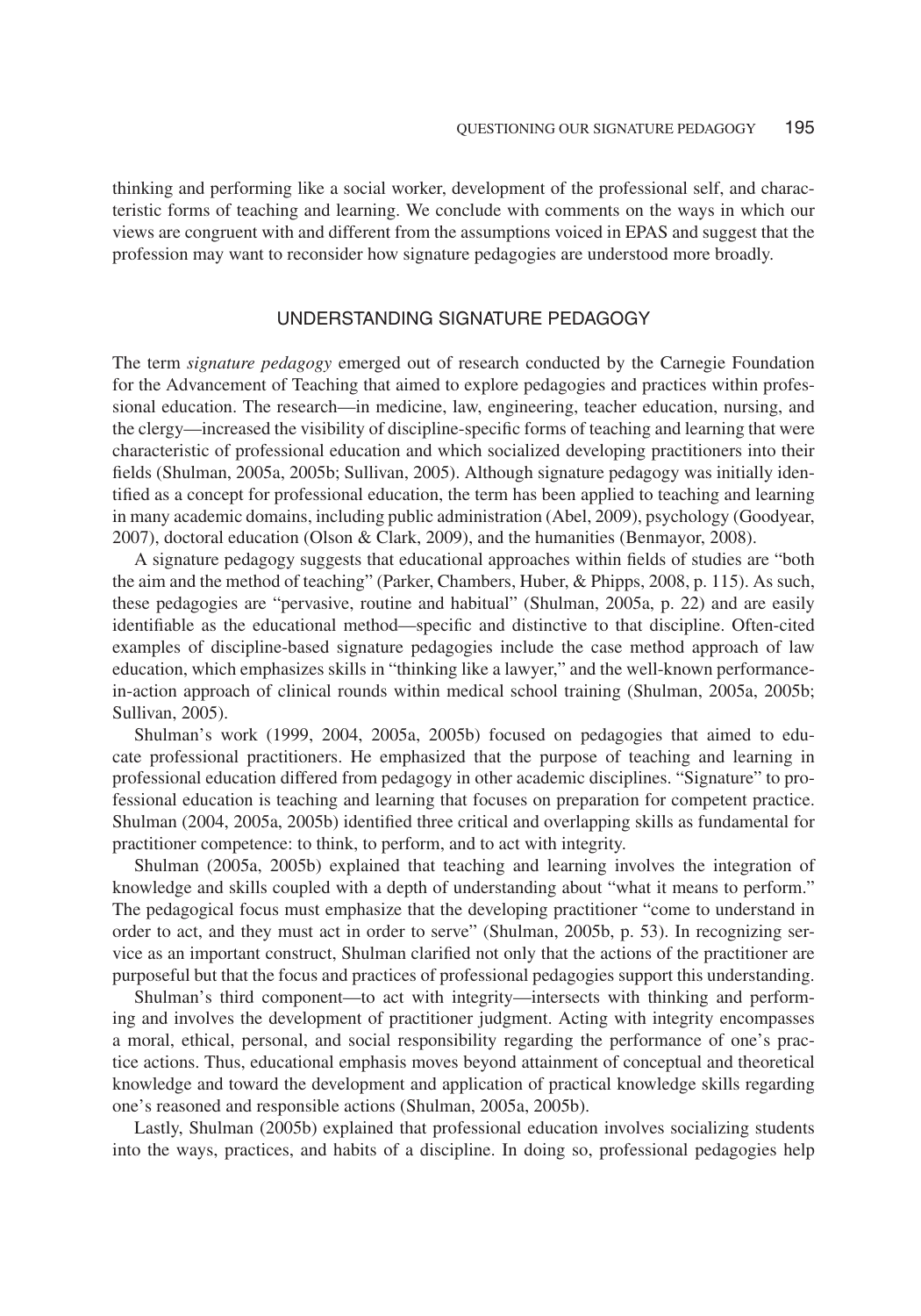shape the emerging practitioner's future actions and behaviors, as well as facilitate understanding about values and constructs within the discipline.

#### (MIS)IDENTIFYING SOCIAL WORK'S SIGNATURE PEDAGOGY

Shulman's work (2005b) influenced the recent changes to EPAS that identified field education as social work's signature pedagogy. More recently, Wayne et al. (2010) have added to this discussion, noting areas of congruence and disparity between Shulman's criteria and how it has been implemented for field education within social work (p. 327). We support many of Wayne et al.'s (2010) well-developed and thoughtful suggestions about the ways in which current educational field structures in social work may be modified or adapted to include a more comprehensive understanding of Shulman's criteria. We agree that the 2008 EPAS did not go far enough in its interpretation of what Shulman meant by signature pedagogy and how it might be applied to "strengthen the effectiveness of social work education" (Wayne et al., 2010, p. 328). However, the viewpoint of these authors is enveloped within customary accepted interpretations of EPAS, which has articulated that the signature pedagogy of social work is field education.

The purpose of this article is to expand the dialogue about signature pedagogy beyond the prevalent conceptualization and to offer an alternative framework about what pedagogies are distinct to the teaching and learning of social work. We argue that the profession may want to reconsider how its signature pedagogies are understood more broadly. Doing so will enable us to recognize educational aspects across the curriculum that are influential to and characteristic of the teaching and learning methods, socialization processes, and expectations for practice competency within social work.

#### Practicum Experiences

Since the early days of social work training, students have been required to perform as social workers (typically in a practicum setting) while gaining knowledge and skills about the profession and its core values. Practicum experiences are essential in helping the emerging practitioner apply knowledge and connect theory to social work practice (Goldstein, 2001). Students identify field education as the most important aspect of their training (Schneck, Grossman, & Glassman, 1991). "Labeling field education as the signature pedagogy of social work provides an opportunity for educators to examine and analyze the learning and teaching process that lie behind this widespread comment" (Wayne et al., 2010, p. 336).

CSWE's (2008) declaration that field education represents "the central form of instruction and learning," whereby its intent "is to connect the theoretical and conceptual contribution of the classroom with the practical world of the practice setting" (p. 8) represents a notable commendation for social work education. This acknowledgment in EPAS provides some much needed institutional strength in elevating the field's often-marginalized status within social work, as well as another way to bridge long-standing theory-practice gaps in the discipline.

We affirm that this practicing—or performing—component of social work education is an integral pedagogical feature for social work. However, many professional degree programs require a practicum, or fieldwork, as a part of their disciplinary training (e.g., clinical law experiences; medical school rotations; preservice teaching; and internships in the health professions, such as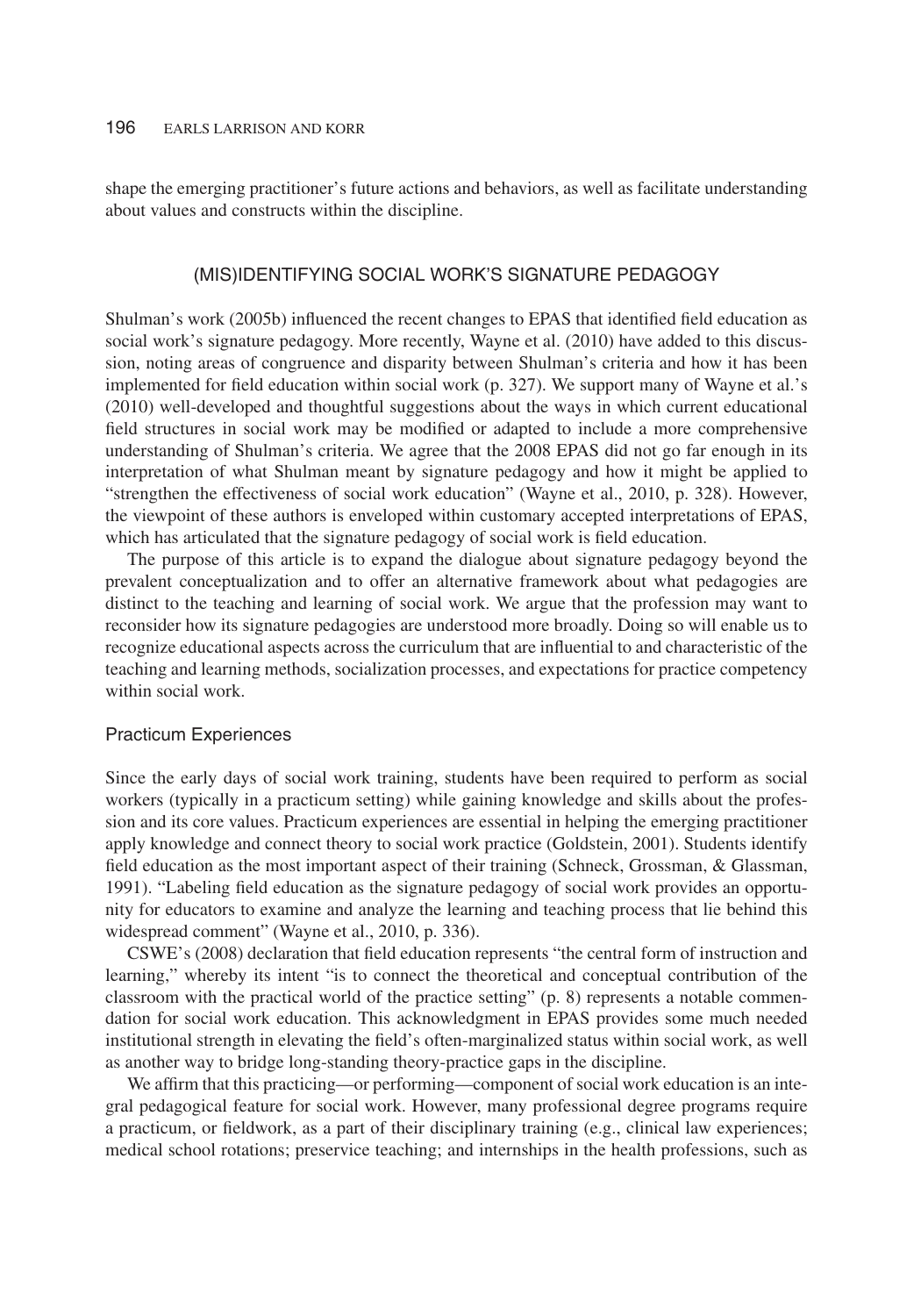nursing, speech pathology, and occupational and physical therapy). The practicum is not unique to social work, nor is this experience signature only to our discipline; a practicum may very well be a signature component of training professionals and professional education. Therefore, although we agree that the practicum is an essential part of social work's signature pedagogy, we would argue that field education is not, in and of itself, the signature pedagogy.

#### Revisiting EPAS 2.3

A closer examination of the explicit curriculum standard regarding signature pedagogy reveals what could be a much broader interpretation of how the profession might consider what is central to social work education. As written, EPAS presents an inherent contradiction in naming field as "the central form of instruction" but also in describing classroom and field experiences as interrelated and equal components of the social work curriculum. The fifth sentence within Educational Policy 2.3 highlights this point:

It is a basic precept of social work education that the two interrelated components of curriculum classroom and field—*are of equal importance within the curriculum* [emphasis added], and each contributes to the development of the requisite competencies of professional practice. (CSWE, 2008, p. 8)

The incongruity within EPAS has limited how the profession has considered which "pedagogical principles are worthy of becoming a universal component in social work education" (Wayne et al., 2010, p. 334). In simplifying or narrowly interpreting the broader intent of EPAS only to mean field, we overlook how social work's central forms of teaching and learning occur elsewhere. As EPAS indicates, the teaching and learning that happens in the classroom and the field practicum are interrelated, equal components of the educational experience, and each contribute to and are crucial in developing the emerging practitioner's understanding of what it means to think and perform like a social worker.

#### Reinterpretation

Shulman (2005a, 2005b) articulated that signature pedagogies shape the character of practice. What educational practices shape and socialize emerging social workers into the profession? What is characteristic of and central to how we educate developing practitioners for competent practice? How we answer these questions will help reveal what pedagogies make our educational approaches signature.

Field education is one place where characteristic forms of social work pedagogy happen, but social work's signature pedagogies involve central forms of teaching and learning that go beyond the practicum as well. Characteristic forms of teaching and learning in social work also occur in our classrooms, in our implicit and explicit curricula, and particularly through the relational teaching-learning encounters and interactions between and among social work students and educators (Earls Larrison, 2009).

In identifying field education as the signature pedagogy, we disregard aspects of teaching and learning inherent to social work training across the program. In doing so, we risk confusing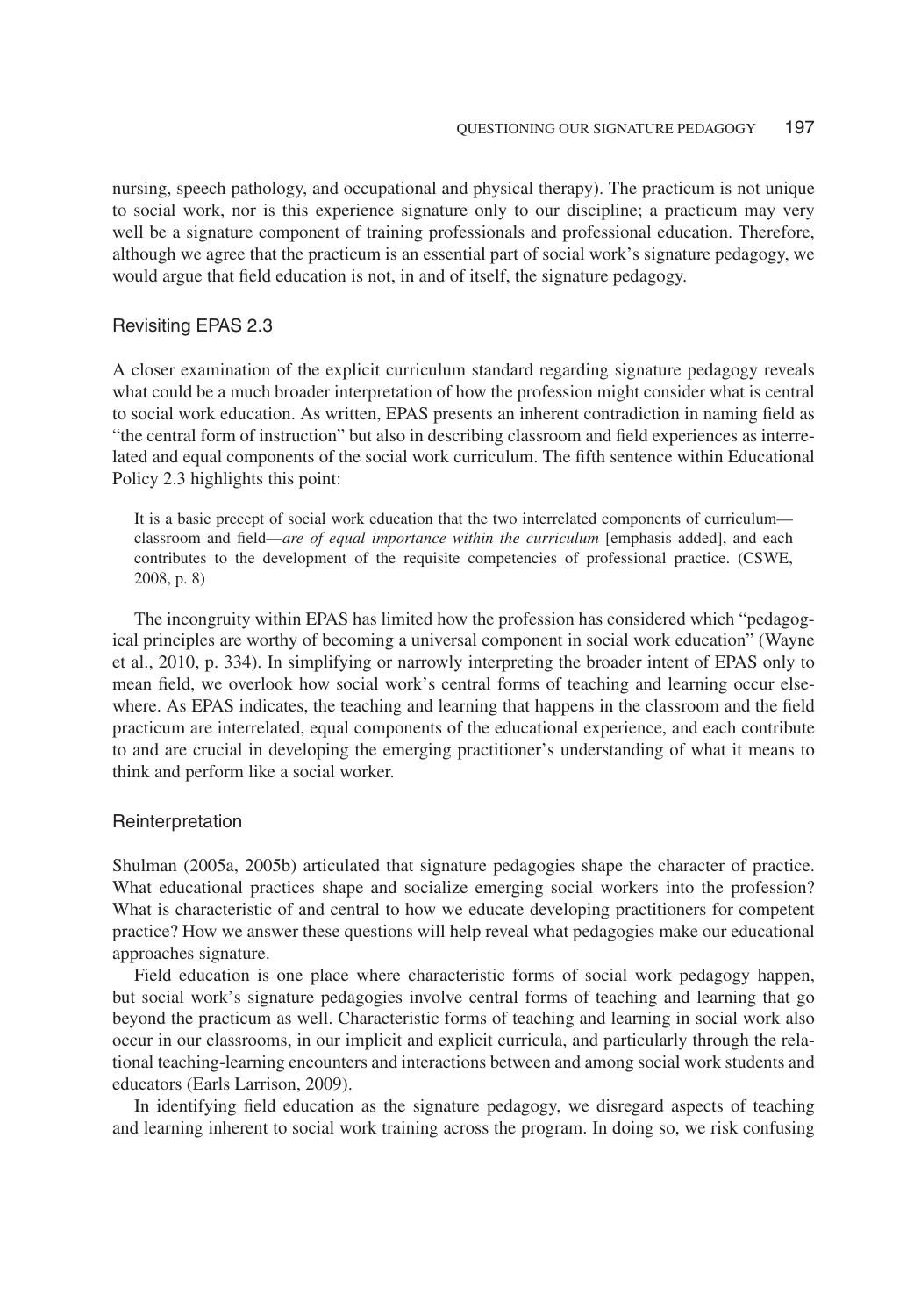"place" and "process" and ignore signature pedagogies that are the result of broader educational and socialization practices, both in the field and in the classroom, that facilitate the integration of theory and practice and that support the development of the emerging professional for competency.

We reemphasize an earlier point—signature pedagogies are central to and reflect the practices and processes of a discipline and are enacted through the delivery of the teaching and learning. We suggest that social work's signature pedagogies occur across the curriculum and are inherent in all aspects of social work education. It is from this perspective that we offer a conceptualization of social work's central forms of teaching and learning with the goal of enhancing our understanding about what is recognizable and distinctive to social work.

# SOCIAL WORK'S SIGNATURE PEDAGOGY: AN ENHANCED CONCEPTUAL FRAMEWORK

In the following sections, we explore a conceptualization of social work's signature pedagogy that rests on a belief about the necessary outcome of the pedagogy—it must enable students to think and perform like social workers—and that focuses on the mediating process of professional selfdevelopment as integral to these educational processes. Our thinking draws on the long history of discussion and evolution regarding the profession's conceptual practice frameworks and recognition that the practitioner is a central figure in the application of the thinking and performing components of the work.

We present a framework that focuses on three integrating features: thinking and performing like a social worker, development of the professional self, and characteristic forms of teaching and learning. First, we offer a brief historical view of what the profession has considered central to our social work knowledge frameworks. Next, we explore how the development of the professional self is a necessary and fundamental component of this pedagogy that links teaching and learning to performance. Finally, we present some pedagogical formulations that may be particularly distinctive to social work in applying knowledge and skills to foster the development of a professional self. The section concludes with explorations about what we consider to be challenges for our educational practices and pedagogies.

#### Thinking and Performing Like a Social Worker

What does thinking and performing like a social worker require? If we expand our notion about what is central to (or common within) social work practice, in both the classroom and the field, and particularly from a historical perspective, we see that the profession has evolved in what this thinking requires.

Brieland (1987) cited the work of Lee and Kenworthy as particularly relevant: "Lee and Kenworthy saw field instruction as the means to help the aspiring social worker experience and test the professional self" (p. 238). In their book, Lee and Kenworthy (1929) offered an account of the Bureau of Children's Guidance established by the New York School of Social Work in 1922 as both "a center for the treatment of problem children and the training of social workers"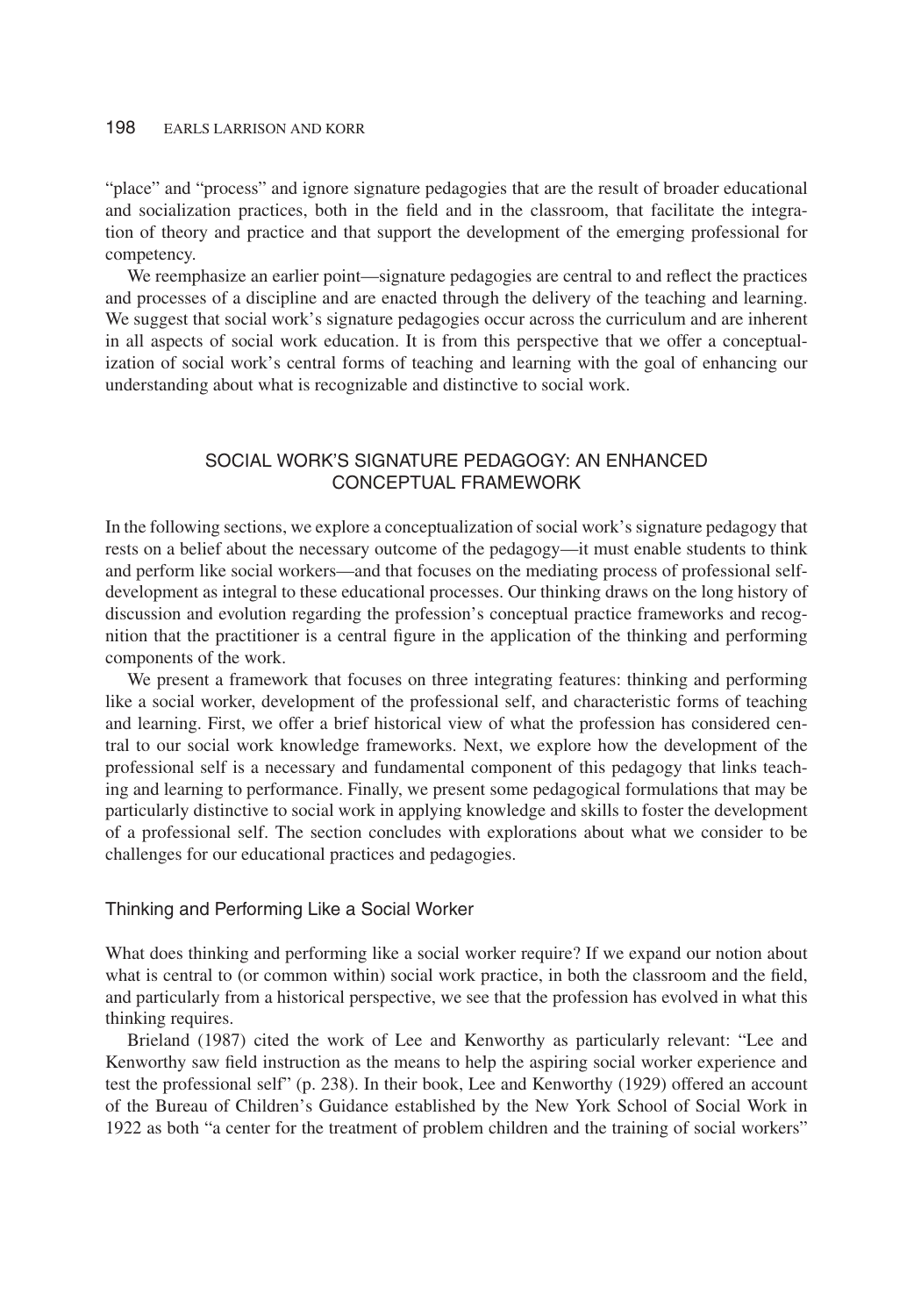(p. v). It is the latter discussion that is pertinent. In their writing, we see the importance they gave to both thinking and performing:

The general objectives of the New York School in professional education for social work may be defined as follows:

- to familiarize students with the subject matter of the field of social work: its facts, concepts, formulation of experience, and established procedures;
- to stimulate the thinking of students in regard to purpose, goals, meanings—in general, the philosophy of the field; and
- to develop in students facility and precision in the application of knowledge and philosophy to practical situations. (Lee & Kenworthy, 1929, pp. 157–158)

The third objective certainly foreshadows Shulman's thinking:

The linkage of thinking and doing to personal development as a practitioner is also made explicit: A trained social worker, however, is something more than a person who has acquired certain distinctive knowledge and experience. The period of training is marked, also, by certain definite personality developments which are quite as important in the practice of social case work as are experience and education in the more limited sense. (Lee & Kenworthy, 1929, p. 215)

This emphasis on the personality development of the emerging practitioner portends a later educational focus on the professional self.

From the earliest days of the profession through the early 1980s, the profession gave attention to the development of a conceptual framework for practice and the linkage to social work education (Brieland & Korr, 2000). The first touchstone was the 1928 Milford Conference that proposed the generic casework conceptualization. The 1951 Hollis-Taylor study of social work education grappled both with the nature of social work and with the structure for social work education.

Soon after in 1958, the NASW Commission on Social Work Practice, under the leadership of Harriet Bartlett, provided a definition of practice that included the development of the professional self as a fundamental component of practice knowledge:

The social work method is the responsible, conscious, disciplined use of self in a relationship. *...* Implicit in this is a continuing evaluation regarding the nature of the relationship between worker and client *...* and its effect on both the *...* individual *...* and on the worker himself. This evaluation provides the basis for the professional judgment which the worker must constantly make and which determines the direction of his activities. (as cited in Bartlett, 2003, p. 269)

Bartlett (1970) continued with the difficult work of trying to integrate the various domains of practice, resulting in the book *The Common Base of Social Work Practice.* This evolution from method to generic casework to the common base eventually led to a broadly acknowledged view of generalist practice as a common foundation for social work. Knowledge for generalist practice has particular "common" elements—attention to "all methods" (as Brieland described in 1987) referring to casework, groupwork, and community work, in addition to advocacy and research. We now typically refer to practice with all size systems, rather than with "all methods."

After the early 1980s, the discussion of frameworks moved almost entirely into the social work education literature. As Brieland and Korr (2000) noted, "Through accreditation standards, social work has been responsible for the major changes in social work concepts that in early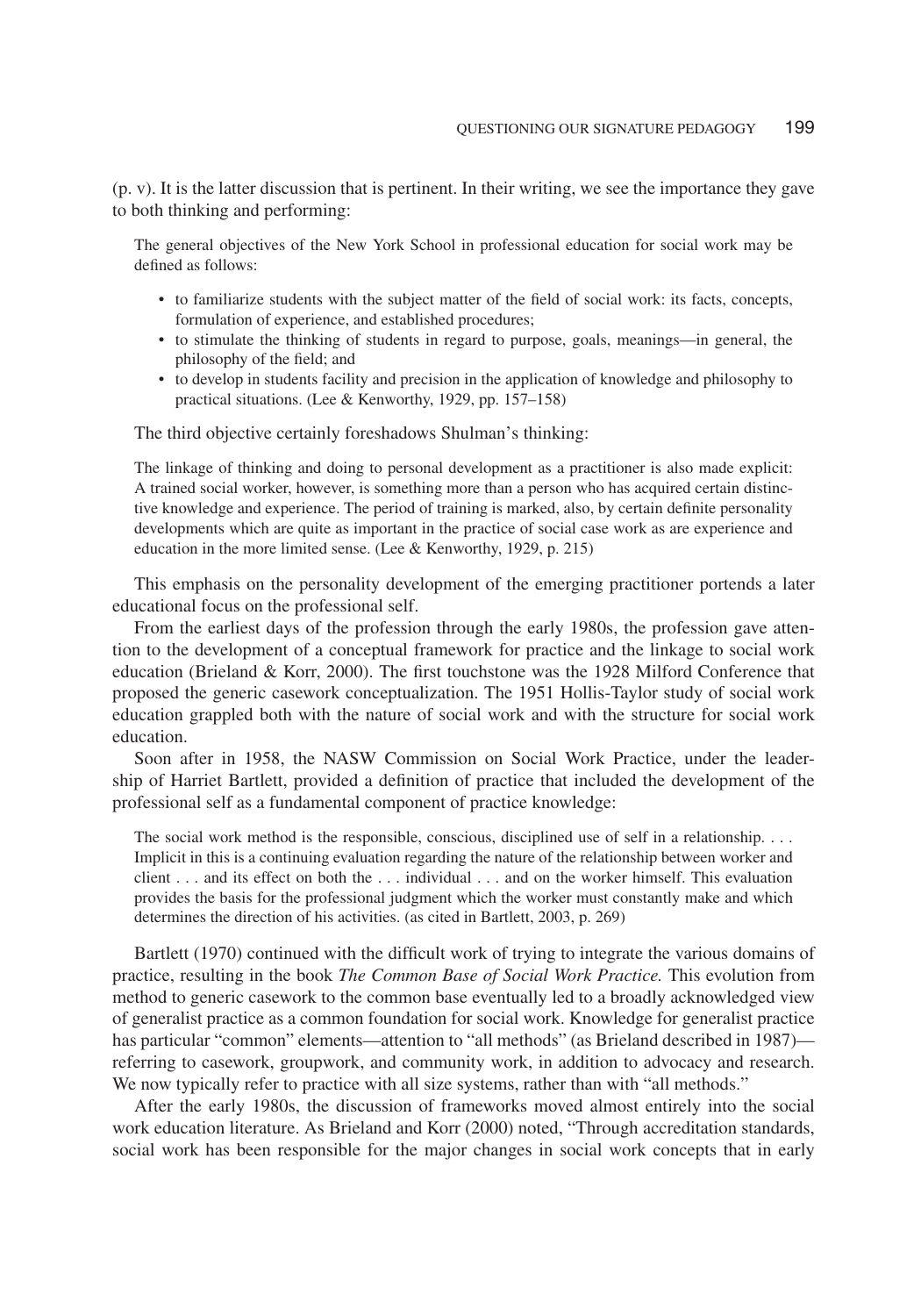years would have been the product of practitioners" (p. 134). The EPAS of the 1980s and 1990s, through prescriptions about content, implicitly set out the knowledge base for practice.

We teach an integrative practice knowledge framework that we label *bio-psycho-social* that also includes the more recent additions of spiritual or cultural. Additional perspectives have been encompassed in our common knowledge base (e.g., person-in-environment transactions, ecological, and systems; problem solving; attention to diversity; and more recently, empowerment, strengths, and justice-based human rights). Thus, both educators and emerging practitioners are socialized into the profession through identification with and actualization of the core constructs that are outlined in the mission and value statements of our professional organizations.

Our practices and pedagogies have also similarly developed and expanded—from casework to generalist to an emphasis on research-informed practice. Included are components that define what social work practice is and an interdisciplinary conceptual knowledge framework with regard to the theories, core values, and skills essential for professional competence. Other overlapping pedagogical notions include emphases on critical thinking, critical reflexivity, experiential learning, and relational teaching (Earls Larrison, 2009).

In essence, we have evolved a conceptual framework that incorporates what thinking and performing like a social worker mean. This knowing-doing paradigm (Goldstein, 2001; Schön, 1982, 1987)—or the integration of knowledge and action—has been a mainstay of professional practice education and is a familiar pedagogical conception within social work. But a critical element remains, as Lee and Kenworthy (1929) and Shulman (2004, 2005a, 2005b) pointed out: How is this knowledge coupled with how the practitioner develops an understanding about his or her performance and in what he or she does? In what ways do social work educators help emerging practitioners develop the practical knowledge and skills necessary to make informed decisions and judgments?

#### Development of the Professional Self

Shulman's identification of the triad of thinking, performing, and acting with integrity informs our view of a signature framework for social work. We argue that social work's signature educational framework involves pedagogies about what it means to think and perform like a social worker through the development of the professional self. As early social work educator Bertha Capen Reynolds (1942) observed, "Learning an art, which is knowledge applied to doing something in which the whole person participates, cannot be carried on solely as an intellectual process, no matter how clearly and attractively subject matter is presented" (p. 69).

We suggest that social work competency includes simultaneous pedagogical attention to three components: practitioner knowing, doing, and being. Professional self-development, as a focus on one's "being" and articulated as the congruence between the practitioner's personal and professional selves, is a core component of the learning, growing, and developmental processes for social work practice competency (Earls Larrison, 2009). Competent practice necessitates that emerging practitioners recognize—through self-awareness, critical reflexivity, and analytical thinking—that how they make use of who they are is an integral component of one's practical and purposeful action. These elements are the foundation for professional maturation (Urdang, 2010).

The process of practitioner development, or how practitioners come into their own, is an individualized and self-reflective experience. It involves the whole self—the accumulated integration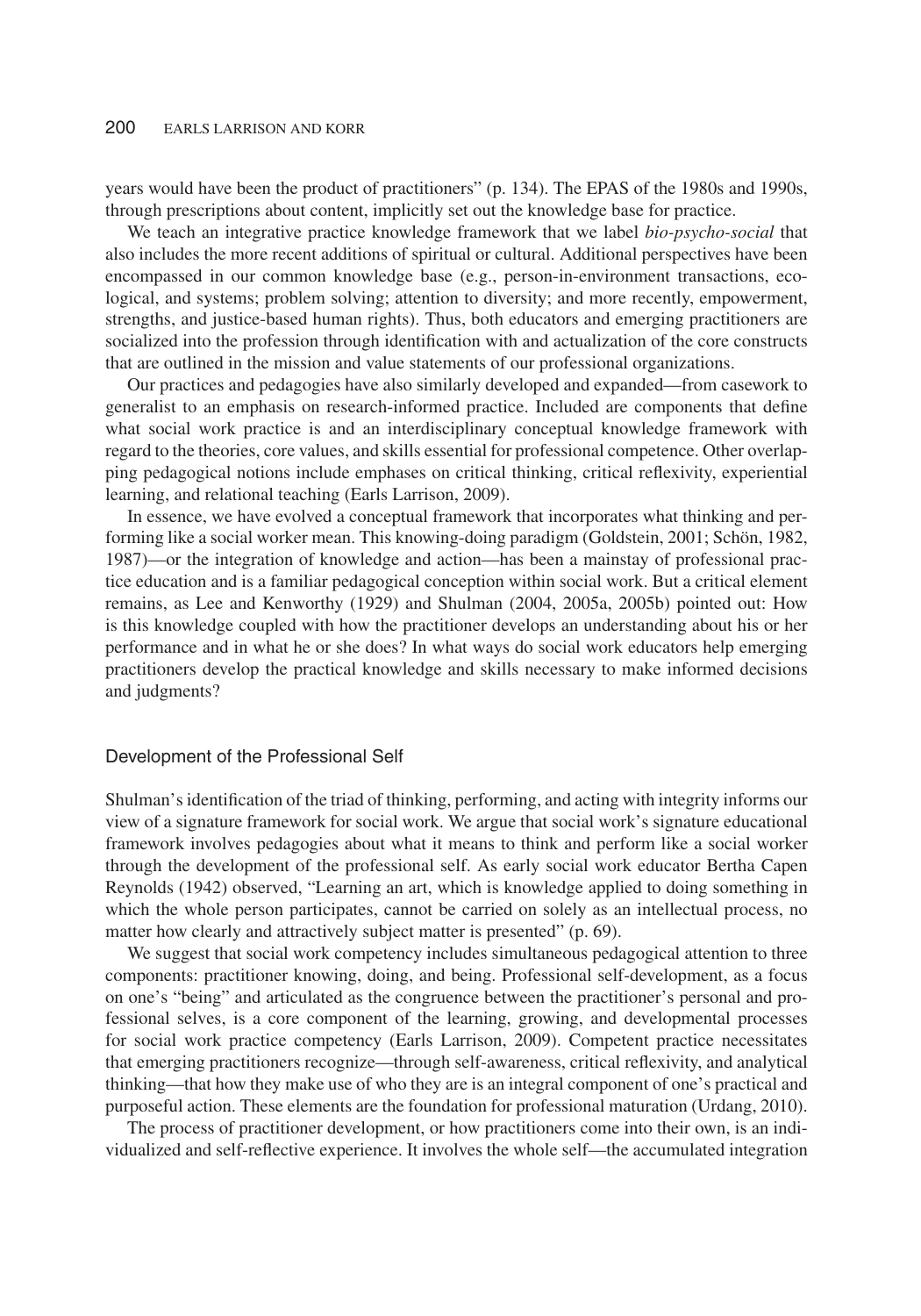of one's background, experiences, relationships, connections, and interpersonal characteristics through a critical-reflective-thinking process that includes dialogical and supportive synergistic experiences within the teaching-learning encounter (Earls Larrison, 2009).

Professional self-development is not a linear process but an integrated accumulation of a multitude of factors and situations that simultaneously occur, overlapping and weaving, through and between experiences within social work education—both in the practicum and through coursework. We argue that development of the professional self takes place throughout the student's educational experience and into one's professional practice. Furthermore, this skill intersects with lifelong learning and does not end with the completion of the degree; the professional self is continually reassessed and evolves, as new practice knowledge, skills, and awareness become integrated into the person of the practitioner.

Therefore, developmental emphases move beyond acquiring conceptual knowledge and check-listing performance actions and toward the reasoned thoughtful application—or practical judgment—of how to engage as a practitioner. This position aligns with Shulman's (2005a, 2005b) conceptualization that a professional practitioner must learn to perform with integrity, recognizing the responsibility about what it means to be and how to act within the relationship: "To be a professional requires understanding, character, and practical skills that can be employed with sensitivity, given the conditions and context within which one works" (p. 30). Shulman (2004) argued that professional pedagogy is compromised when all the dimensions of practice the intellectual, the technical, and the moral—are not in balance. Thus, a pedagogical focus on professional self-development in social work supposes that the thinking and performing of the work involves a practical understanding of how the emerging professional "self" intersects with one's performance and potential practice actions.

# Characteristic Forms of Teaching and Learning

Educating social work students to think and perform requires that our pedagogies socialize the emerging practitioner into the profession and thus shape how students employ knowledge and skills to make informed decisions and judgments. Social work pedagogies are particularly delivered through the educational processes and relational transactions that occur within the teaching-learning encounters and dynamics formed between and among the instructor and the students (Earls Larrison, 2009).

In their review of the literature on signature pedagogy in the professions, Wayne et al. (2010) concluded that educators often identify multiple pedagogic methods, philosophical approaches, and contextual issues as coexistent within a discipline's pedagogies rather than identifying just one central approach to prepare students. Recognizing that social work educators apply professional knowledge to their teaching practices in myriad ways, we present some initial pedagogical formulations that may be particularly distinctive in fostering the development of a professional self for social work education. These examples focus on the application of the practitioner's knowledge and skills in ways that engage the learner in personal, affective, and deeply integrative ways.

*Modeling relational connectedness, core practice skills, and values.* The relational dynamic within the pedagogical encounter helps define what social work practice is for the emerging practitioner. Modeling practice and values within the teaching-learning encounter is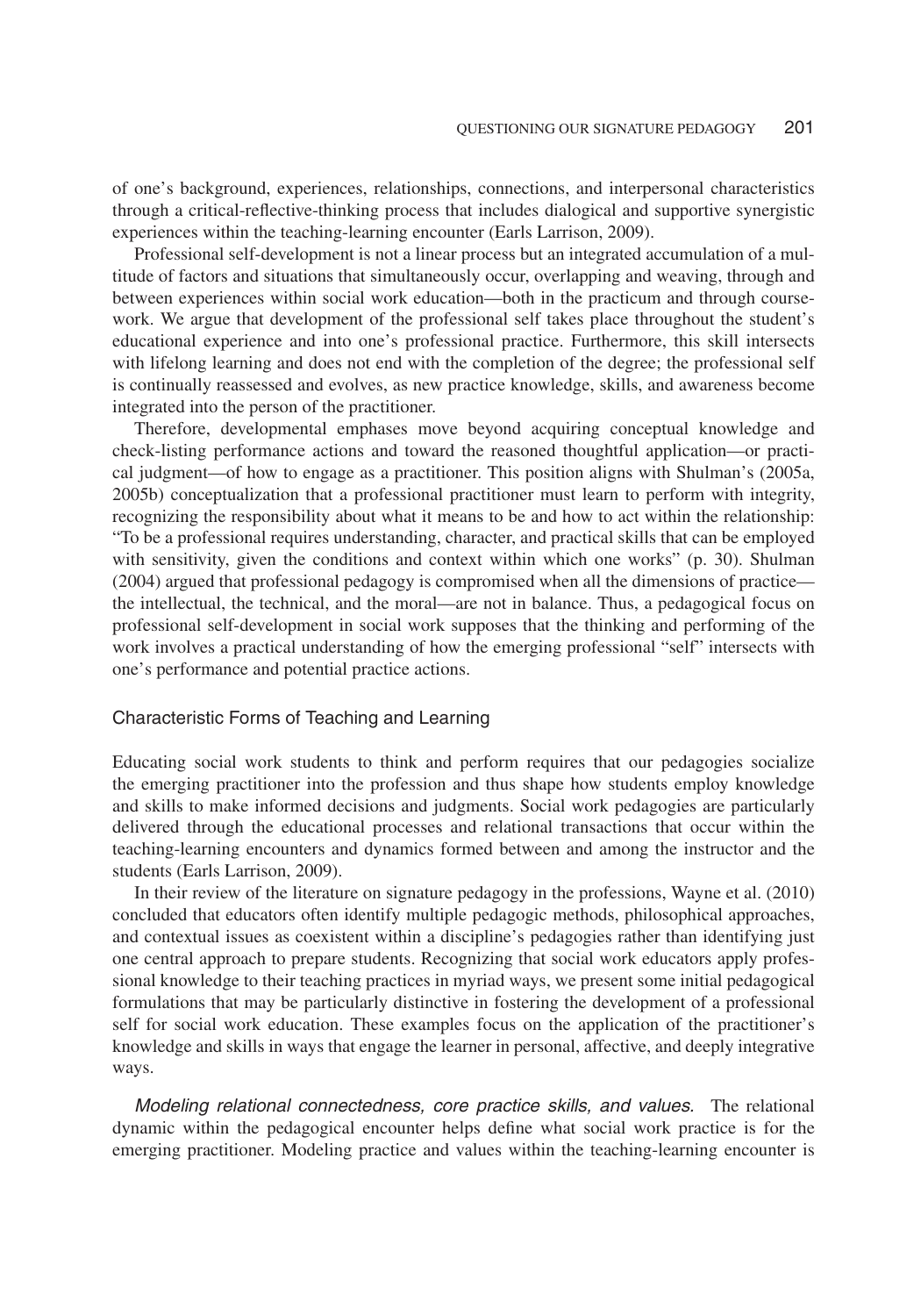paramount to student understanding and the duplication of those same core conditions in their practice (van Manen, 1995). Mentoring, modeling, and apprenticeship experiences are what socialize newcomers to the profession. These interactions help the developing student gain understanding of professional practice through the ways in which educators behave and respond in the teaching-learning encounters. Collaborative and relational processes within the teaching-learning encounter are experienced as empowering and facilitative of practical understanding. Barretti (2004) identified that "modeling also assists in overall professional functioning and in the development of a professional self" (p. 231). Accessible educators who are passionate and sincere and who personify care and concern provide relational congruence that facilitates student understanding of professional use of self (Earls Larrison, 2009). How we engage and what we do as educators—through genuineness, spontaneity, and congruency—mirror how emerging social workers transfer knowledge and understanding to their own practice behaviors. Social workers, in particular, are trained to engage in professional behaviors that support the restoration of social justice, that foster personal integrity, and that support the dignity of the human spirit. These roles as helpers and healers guide us in making purposeful decisions. An educational focus on the relational capacities of healing and nurturing and one that models these actions within the teaching-learning encounter help restore social work's core values and provide pedagogical balance.

*Fostering transformative awareness.* Social work students seek personal and professional fulfillment from their educational experiences (Earls Larrison, 2009). This search for meaning is fundamental to pedagogical actions in social work education and in creating purposeful learning experiences that develop students' capacities to think and perform. Meaningful exchanges, or "purposeful learning conversations" (Bryant & Milstein, 2007, p. 199), facilitate the developmental and socialization processes about what being a practitioner means. Structured conversations and purposeful dialogue, as well as written and verbal feedback, help foster awareness and provide students with a sense of who they are as developing practitioners. These exchanges help students to "come into their own" regarding how they think about knowledge as applied to their potential actions. Knowledge is not just accumulated but integrated in useful and critically reflective ways that support emerging practitioners' understanding of who they are and how these skills are transferred to practice encounters. Transformative experiences and pedagogical interactions that challenge and facilitate critical thinking help in developing confidence to make self-determined judgments about behavioral and practice actions. Thus, knowledge for practice, gained through and by the processes within the pedagogical encounter, becomes an integrated aspect of one's practical understanding.

*Nurturing personal and professional growth.* Earls Larrison (2009) found that the relational investment between social work educators and their students was influential in determining how students understood their emerging professional identities. Educators who were perceived as mentors and role models, and who viewed their relationships with their students similarly, best helped students understand how one's use of self was implemented for practice. Educators who relate to students in this way facilitate understanding of how emerging practitioners can apply knowledge, skills, and awareness as integrative elements that assist them in making informed judgments and practical decisions. These relational interactions help practitioners integrate their personal and professional identities.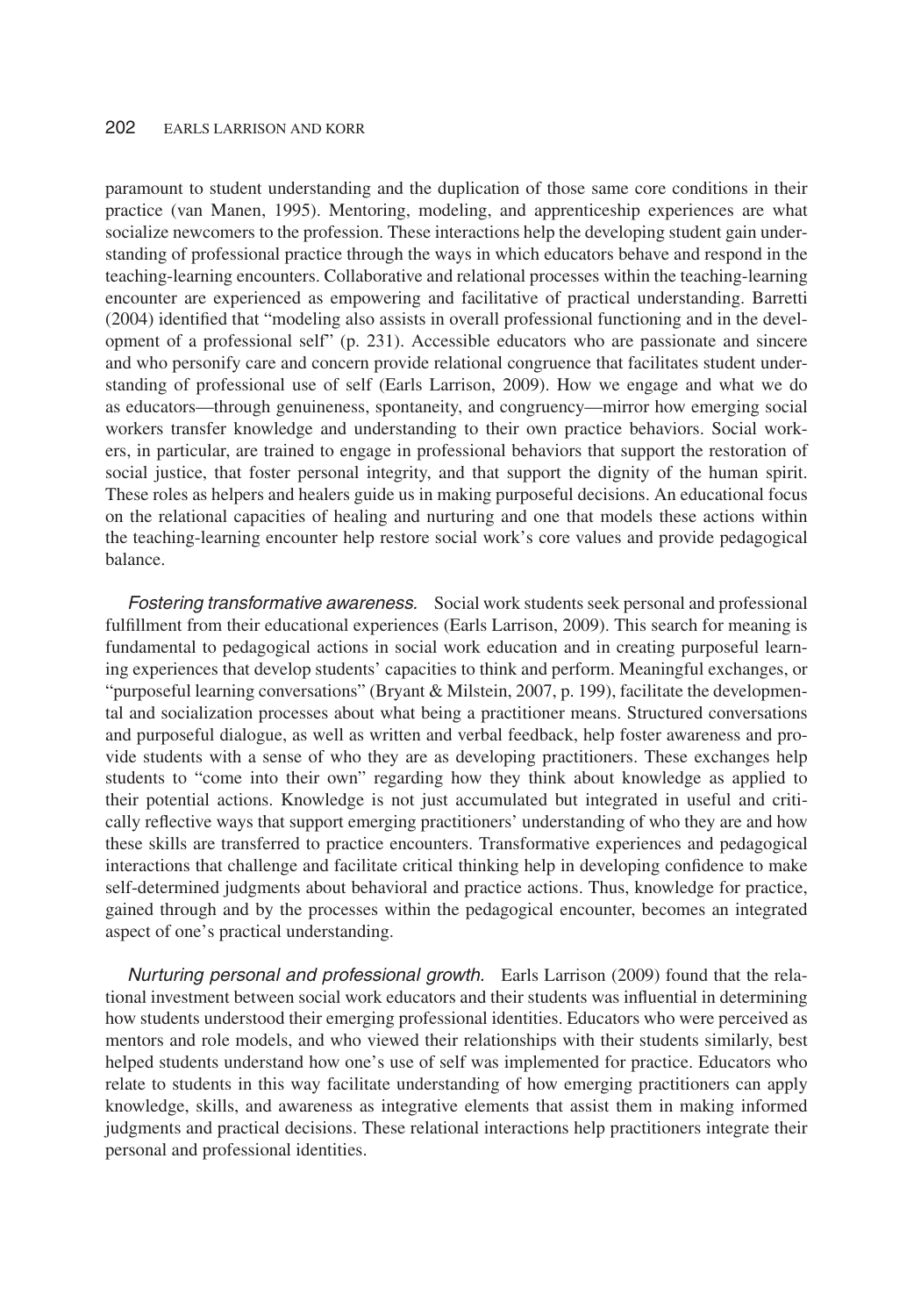#### Remaining Challenges

We have outlined a conceptual framework that may enhance the thinking about what is signature to social work education. We have suggested that social work's signature pedagogy involves the continuous interweaving of personal and professional development coupled with the knowledge and skills needed for practice. Our signature educational forms lie in the mentoring, modeling, and parallel processes of social work practice via the integration of our common knowledge base and core professional values and through the transformative and relational capacities we nurture within our students and ourselves.

The signature pedagogies in social work emerge in our classrooms and in the educator-student interaction and are further applied within field education. Thus, our pedagogies are the result of practicum and classroom experiences that facilitate the integration of the professional self, through the teaching-learning encounters that occur within and across the curriculum. These exchanges are integral to how we educate and socialize emerging practitioners. This focus is central to and distinctive about social work education.

Creative challenges for our pedagogy remain: How do social work educators assist emerging practitioners in forming and integrating their personal and professional selves, roles, and identities? What educational practices nurture professional growth and create transformative processes that foster practice competency? What pedagogies best integrate diverse knowledge frameworks that blend scientific relevance with artistic creativity? These explorations are necessary if we hope to restore balance to our educational practices.

# CALL TO ACTION: RESTORING EMPHASIS ON THE PROFESSIONAL SELF

We have argued that the person of the practitioner is a necessary and fundamental component of social work practice and our pedagogy. Social work has been inconsistent in its discussion of the professional self as an integrative feature of practice knowledge. CSWE has followed suit, minimizing the importance of the professional self within the accreditation standards. EPAS 2001 further deemphasized the person of the practitioner by dropping the phrase "professional use of self" altogether (Dewane, 2006). Failure to recognize how the professional self is an instrument of practice and a crucial component of clinical competency and is integral to social work pedagogy has limited its significance within social work education (Butler, Ford, & Tregaskis, 2007; Deal, 1997; Dewane, 2006; Earls Larrison, 2009; Liechty, 2005; Ringel, 2003; Urdang, 2010).

Although the revised competency-based EPAS (2008) appears to suggest that the person of the practitioner is a component of practice, the current policy statement does not clearly identify practitioner self-development or use the phrase "professional self' in its descriptions of educational competencies and practice behaviors for student-practitioners. Educational Policy 2.1.1 comes closest to articulating the notion of the professional self: "Identify as a professional social worker and conduct one's self accordingly" (CSWE, 2008, p. 3). Included under this standard are statements about social workers' commitment to their professional conduct and growth, personal reflection, self-correction, and demonstration of professional demeanor. This competency imbeds language that implies application of the professional self to practice behaviors but does not explicitly use the term *professional self* .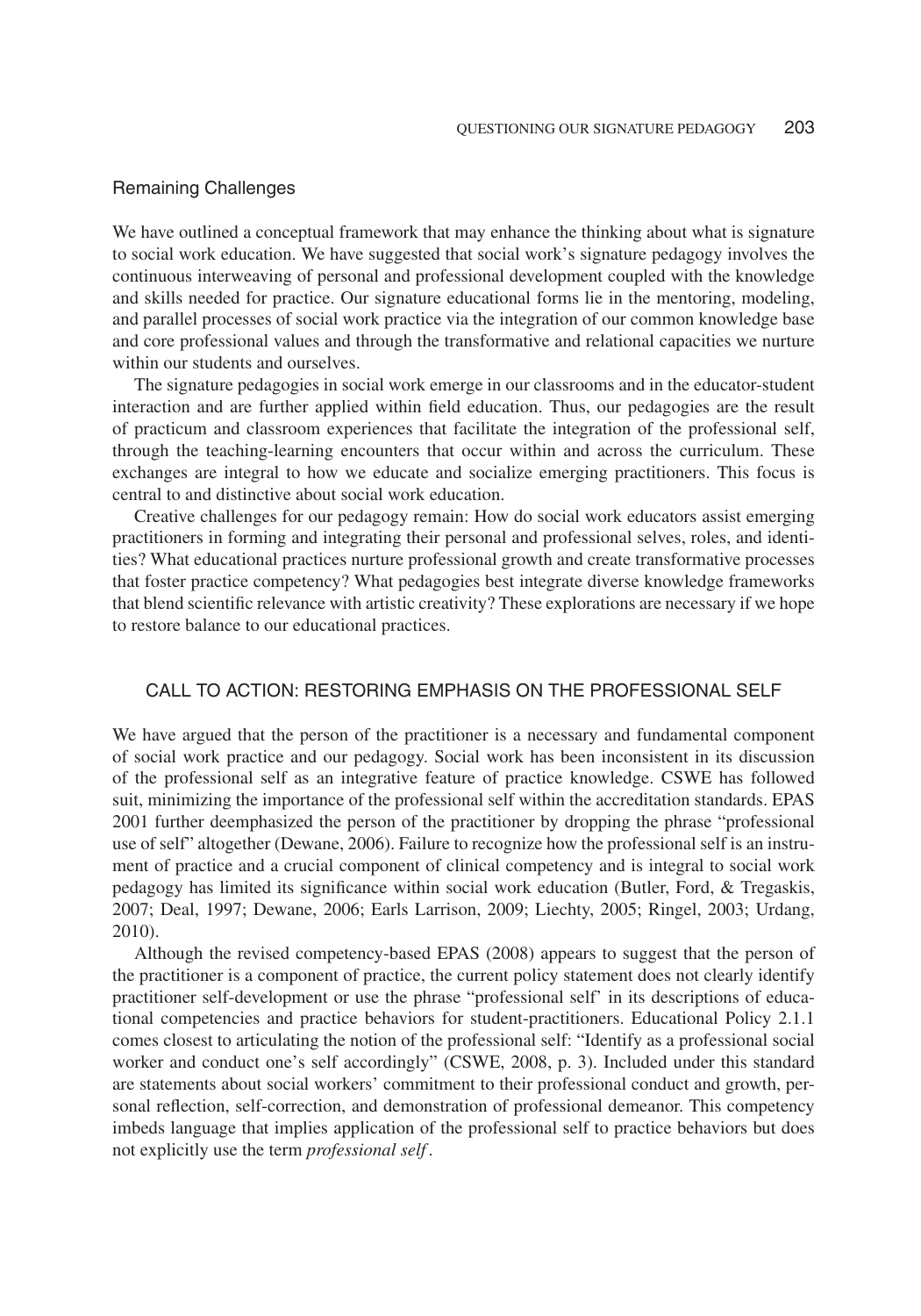Other core competencies also imply notions of performance and emerging social workers' ability to use and apply their own understanding for practice actions. Specifically, Educational Policy 2.1.3, "Apply critical thinking to inform and communicate professional judgments," states:

Social workers are knowledgeable about both the principles of logic, scientific inquiry, and reasoned discernment. They use critical thinking augmented by creativity and curiosity. Critical thinking also requires the synthesis and communication of relevant information. Social workers distinguish, appraise, and integrate multiple sources of knowledge, including research-based knowledge and practice wisdom. (CSWE, 2008, p. 4)

Again, this competency implies, but does not explicitly discuss, the significance of this skill in relation to professional self-development. As written, the current standards provide limited educational emphasis, direction, or necessity for the specific application, use, and development of the professional self within the structure or curriuculum of social work programs. Instead, the professional self is suggested in the implicit and explicit curriculum and educational outcomes of the standards.

Our framework highlights the integration of practitioner knowledge and action and recognizes that practitioner self-development is integral to how we educate emerging social workers. We must restore this emphasis in our educational standards and as a fundamental component of social work practice and pedagogy.

# **CONCLUSION**

So what is social work's signature pedagogy? We have argued that field education is a necessary but not sufficient component of our signature pedagogy. Instead, we suggest that social work's signature pedagogy occurs in all learning exchanges, in our implicit and explicit curricula, and in both the classroom and the field. It involves those pedagogies that most enable students to think and perform like social workers through the development of the professional self.

Social work's signature pedagogy occurs in both the classroom and in a supervised practice setting we call *field*. Our pedagogical actions, interactions, and behaviors facilitate and encourage transformative growth and change through personal and professional development, via the integration of our common knowledge base and core professional values. Emphasizing field education helps restore our focus to this critical component. But if we truly build on Shulman's understanding, we need to see our signature pedagogy in our knowledge framework, in the performance of practice, and by fostering student-practitioner development to focus on the professional self.

EPAS 2008 begins to address these issues by focusing on performance, called competencies, and the linkages of knowledge to practice through field education, labeled as the signature pedagogy. Naming field education as the signature pedagogy was a shorthand for this process—a shorthand we must deconstruct not to reify the words and mistakenly convey that what we are thinking about is either characteristic of the setting or of the policies and procedures that guide internships.

Wayne et al. (2010) began the important work of expanding the EPAS interpretation of signature pedagogy for field education. We have explored a rough sketch of how the profession might envision an enhanced conceptualization of social work's signature pedagogy and invite others to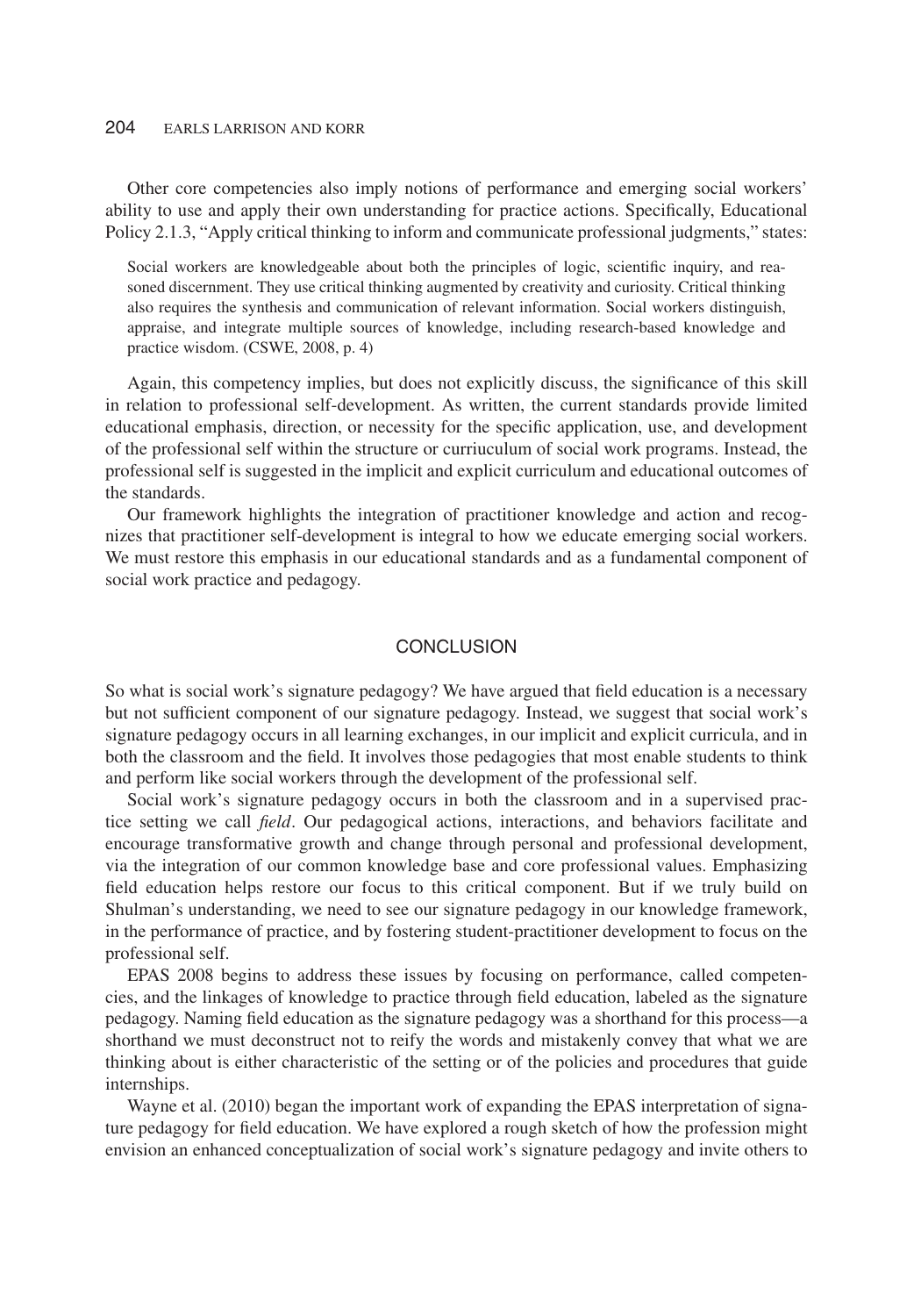participate in expanding our framework so that we might better articulate what is distinct and signature to social work.

By suggesting that our signature pedagogies occur in all aspects of social work education —in the classroom and in the field setting—our aim is to deconstruct long-standing dichotomies of theory and practice and to contribute to what we hope will be an evolving dialogue on signature pedagogy. When we unite based on our core values and common base, issues of epistemology, ontology, and methodology no longer become dichotomized forces tearing us apart.

There is much hope for a more balanced, holistic, and integrative pedagogical framework for social work education and practice—a pedagogy embodied and enacted by and through the person of the practitioner. We cannot separate knowledge from action, research from practice, or theory from wisdom. A signature pedagogy that legitimizes the person of the practitioner as an interconnective and central feature of social work education may best help facilitate the integration of science and art, cognition and emotion, and class work and fieldwork, necessary for social work practice competency. It is from this enhanced conceptualization that we suggest what is signature about social work and may allow our profession to finally integrate all that we know, and all that we do, with who we are.

#### **REFERENCES**

- Abel, C. F. (2009). Toward a signature pedagogy for public administration. *Journal of Public Affairs Education*, *15*, 145–160.
- Barretti, M. (2004). What do we know about the professional socialization of our students? *Journal of Social Work Education*, *40*, 255–283.
- Bartlett, H. M. (1970). *The common base of social work practice*. New York, NY: National Association of Social Workers. Bartlett, H. M. (2003). Working definition of social work practice. *Research on Social Work Practice*, *13*(3), 267–270.
- Benmayor, R. (2008). Digital storytelling as a signature pedagogy for the new humanities. *Arts and Humanities in Higher Education*, *7*, 188–204.
- Brieland, D. (1987). History and evolution of social work practice. In A. Minahan (Ed.), *Encyclopedia of Social Work* (18th ed., Vol. 1, pp. 739–754). Silver Spring, MD: National Association of Social Workers Press.
- Brieland, D., & Korr, W. S. (2000). Social work: Conceptual frameworks revisited. In J. G. Hopps & R. Morris (Eds.), *Social work at the millennium: Critical reflections on the future of the profession* (pp. 123–137). New York, NY: Free Press.
- Bryant, S., & Milstein, E. S. (2007). Rounds: A "signature pedagogy" for clinical education? *Clinical Law Review*, *14*, 195–251.
- Butler, A., Ford, D., & Tregaskis, C. (2007). Who do we think we are?: Self and reflexivity in social work practice. *Qualitative Social Work*, *6*, 281–299.
- Council on Social Work Education. (2008). *Education policy and accreditation standards*. Retrieved from http://www. cswe.org/File.aspx?id=13780
- Deal, K. (1997). *The development of a professional self in social work education* (Doctoral dissertation). Available from ProQuest Dissertations and Theses database. (UMI No. 9829295)

Dewane, C. J. (2006). Use of self: A primer revisited. *Clinical Social Work Journal*, *34*, 543–558.

- Earls Larrison, T. (2009). *Capturing the space in-between: Understanding the relevance of professional "use of self" for social work education through hermeneutic phenomenology* (Doctoral dissertation). Available from ProQuest Dissertations and Theses database. (UMI No. 3363133). Retrieved from http://gradworks.umi.com/3363133.pdf
- Goldstein, H. (2001). *Experiential learning: A foundation for social work education and practice*. Alexandria, VA: Council on Social Work Education.
- Goodyear, R. K. (2007). Toward an effective signature pedagogy for psychology: Comments supporting the case for competent supervisors. *Professional Psychology: Research and Practice*, *38*(3), 273–274.
- Lee, P., & Kenworthy, M. (1929). *Mental hygiene and social work*. New York, NY: Commonwealth Fund.